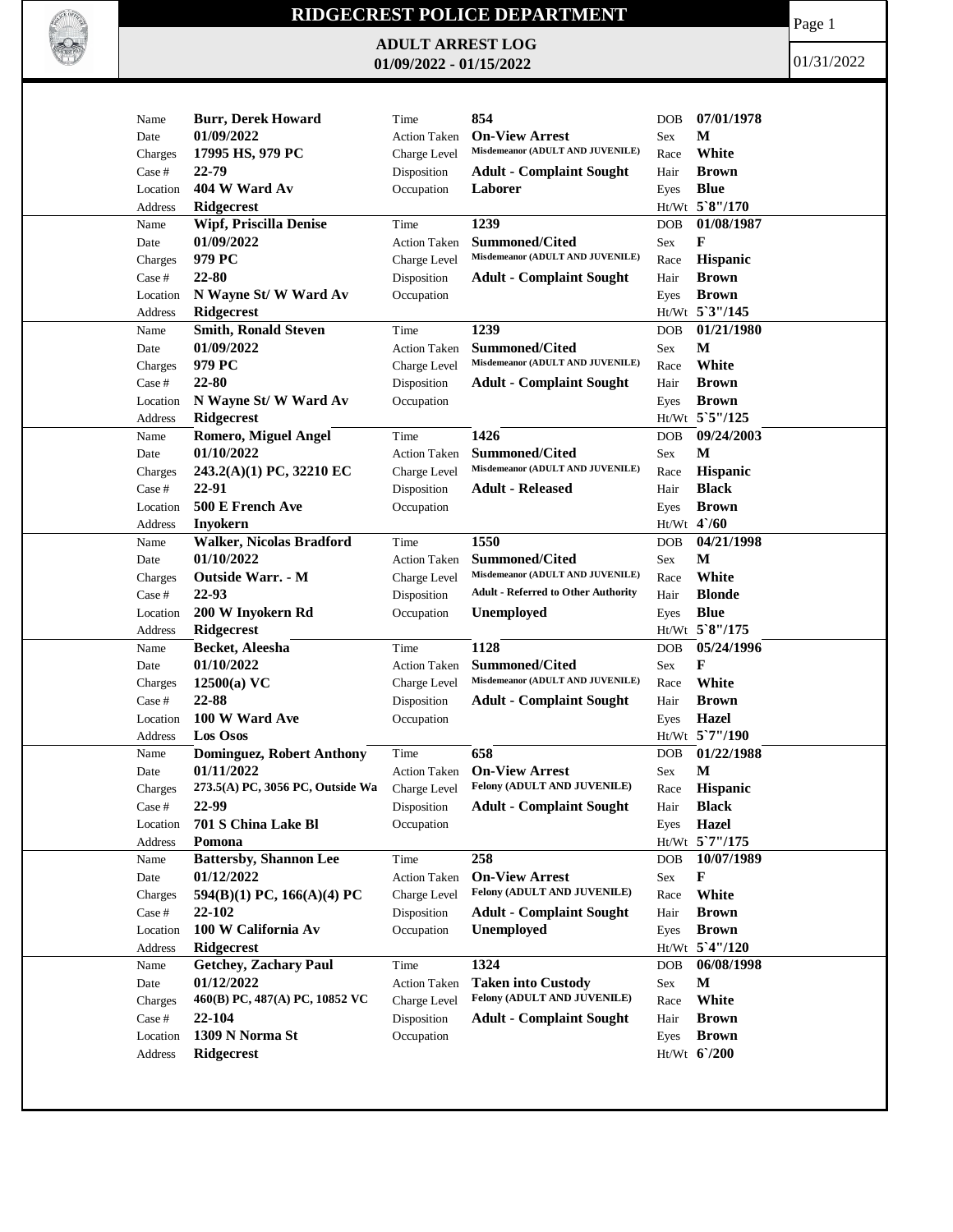|          | <b>ADULT ARREST LOG for 01/09/2022 - 01/15/2022</b> |                     |                                            |            |                 | Page 2 |
|----------|-----------------------------------------------------|---------------------|--------------------------------------------|------------|-----------------|--------|
| Name     | <b>Burr, Derek Howard</b>                           | Time                | 1159                                       | DOB        | 07/01/1978      |        |
| Date     | 01/12/2022                                          | <b>Action Taken</b> | <b>Summoned/Cited</b>                      | Sex        | М               |        |
| Charges  | 17995 HS                                            | Charge Level        | Misdemeanor (ADULT AND JUVENILE)           | Race       | White           |        |
| Case #   | 22-105                                              | Disposition         | <b>Adult - Complaint Sought</b>            | Hair       | <b>Brown</b>    |        |
| Location | 404 W Ward Av                                       | Occupation          | Laborer                                    | Eyes       | <b>Blue</b>     |        |
| Address  | <b>Ridgecrest</b>                                   |                     |                                            |            | Ht/Wt 5`8"/170  |        |
| Name     | Klopfstein, Robert Marshall                         | Time                | 1036                                       | DOB        | 10/30/1972      |        |
| Date     | 01/13/2022                                          | <b>Action Taken</b> | <b>Taken into Custody</b>                  | Sex        | М               |        |
| Charges  | 979 PC                                              | Charge Level        | Misdemeanor (ADULT AND JUVENILE)           | Race       | White           |        |
| Case #   | 22-109                                              | Disposition         | <b>Adult - Complaint Sought</b>            | Hair       | <b>Blonde</b>   |        |
| Location | <b>Bakersfield</b>                                  | Occupation          |                                            | Eyes       | <b>Hazel</b>    |        |
| Address  | <b>Kern County</b>                                  |                     |                                            |            | Ht/Wt 5`10"/205 |        |
| Name     | <b>Hardy, Quinton Elroy</b>                         | Time                | 1533                                       | <b>DOB</b> | 08/01/1997      |        |
| Date     | 01/13/2022                                          | <b>Action Taken</b> | <b>Summoned/Cited</b>                      | Sex        | М               |        |
| Charges  | 979 PC                                              | Charge Level        | Misdemeanor (ADULT AND JUVENILE)           | Race       | <b>Black</b>    |        |
| Case #   | 22-115                                              | Disposition         | <b>Adult - Complaint Sought</b>            | Hair       | <b>Brown</b>    |        |
| Location | W Drummond Av / N Norma St Occupation               |                     |                                            | Eyes       | <b>Brown</b>    |        |
| Address  | <b>Ridgecrest</b>                                   |                     |                                            |            | Ht/Wt 5`9"/180  |        |
| Name     | <b>Stidham, Tyler Ian Troy</b>                      | Time                | 2250                                       | DOB        | 07/27/2003      |        |
| Date     | 01/13/2022                                          | <b>Action Taken</b> | <b>Taken into Custody</b>                  | Sex        | M               |        |
| Charges  | 979 PC                                              | Charge Level        | Felony (ADULT AND JUVENILE)                | Race       | White           |        |
| Case #   | 22-119                                              | Disposition         | <b>Adult - Referred to Other Authority</b> | Hair       | <b>Blonde</b>   |        |
| Location | 200 S Norma St                                      | Occupation          | <b>Unemployed</b>                          | Eyes       | <b>Blue</b>     |        |
| Address  | <b>Ridgecrest</b>                                   |                     |                                            |            | Ht/Wt 5'11"/150 |        |
| Name     | Dorsey, Justin Lee                                  | Time                | 2024                                       | DOB        | 05/21/1990      |        |
| Date     | 01/13/2022                                          | <b>Action Taken</b> | <b>Summoned/Cited</b>                      | Sex        | М               |        |
| Charges  | 979 PC                                              | Charge Level        | Misdemeanor (ADULT AND JUVENILE)           | Race       | White           |        |
| Case #   | 22-118                                              | Disposition         | <b>Adult - Referred to Other Authority</b> | Hair       | <b>Brown</b>    |        |
| Location | 201 E Bowman Rd                                     | Occupation          |                                            | Eyes       | <b>Blue</b>     |        |
| Address  | <b>Ridgecrest</b>                                   |                     |                                            |            | Ht/Wt 5`9"/150  |        |
| Name     | <b>Cunningham, Kailo Derek</b>                      | Time                | 1210                                       | <b>DOB</b> | 07/07/1981      |        |
| Date     | 01/14/2022                                          | <b>Action Taken</b> | <b>Summoned/Cited</b>                      | Sex        | М               |        |
| Charges  | 11364(A) HS, 979 PC                                 | Charge Level        | Misdemeanor (ADULT AND JUVENILE)           | Race       | White           |        |
| Case #   | 22-125                                              | Disposition         | <b>Adult - Complaint Sought</b>            | Hair       | <b>Brown</b>    |        |
| Location | 500 W Drummond Av                                   | Occupation          |                                            | Eyes       | <b>Brown</b>    |        |
| Address  | Inyokern                                            |                     |                                            |            | Ht/Wt 5`9"/200  |        |
| Name     | Dame, David Khan                                    | Time                | 1645                                       | DOB        | 11/22/1982      |        |
| Date     | 01/14/2022                                          | <b>Action Taken</b> | <b>Taken into Custody</b>                  | Sex        | $\mathbf{M}$    |        |
| Charges  | Outside Warr. - F                                   | Charge Level        | Felony (ADULT AND JUVENILE)                | Race       | White           |        |
| Case #   | 22-135                                              | Disposition         | <b>Adult - Referred to Other Authority</b> | Hair       | <b>Blonde</b>   |        |
| Location | 700 S China Lake Bl                                 | Occupation          | <b>Unemployed</b>                          | Eyes       | Green           |        |
| Address  | <b>Ridgecrest</b>                                   |                     |                                            |            | Ht/Wt 5`7"/155  |        |
| Name     | Mansoor, Mohammad Azam                              | Time                | 1308                                       | DOB        | 12/30/1973      |        |
| Date     | 01/14/2022                                          | <b>Action Taken</b> | <b>Summoned/Cited</b>                      | Sex        | $\mathbf{M}$    |        |
| Charges  | 979 PC                                              | Charge Level        | Misdemeanor (ADULT AND JUVENILE)           | Race       | Other           |        |
| Case #   | 22-131                                              | Disposition         | <b>Adult - Complaint Sought</b>            | Hair       | <b>Black</b>    |        |
| Location | 900 N Norma St                                      | Occupation          |                                            | Eyes       | <b>Brown</b>    |        |
| Address  | <b>Ridgecrest</b>                                   |                     |                                            |            | Ht/Wt 5`7"/175  |        |
| Name     | <b>Smith, Ronald Steven</b>                         | Time                | 906                                        | <b>DOB</b> | 01/21/1980      |        |
| Date     | 01/14/2022                                          | <b>Action Taken</b> | <b>Taken into Custody</b>                  | Sex        | M               |        |
| Charges  | 11350(A) HS, 979 PC                                 | Charge Level        | Misdemeanor (ADULT AND JUVENILE)           | Race       | White           |        |
| Case #   | 22-122                                              | Disposition         | <b>Adult - Complaint Sought</b>            | Hair       | <b>Brown</b>    |        |
| Location | 740 W Bennett Ave                                   | Occupation          |                                            | Eyes       | <b>Brown</b>    |        |
| Address  | <b>Ridgecrest</b>                                   |                     |                                            |            | Ht/Wt 5`5"/125  |        |
| Name     | <b>Wipf, Priscilla Denise</b>                       | Time                | 930                                        | DOB        | 01/08/1987      |        |
| Date     | 01/14/2022                                          | <b>Action Taken</b> | <b>On-View Arrest</b>                      | Sex        | F               |        |
| Charges  | 11364(A) HS                                         | Charge Level        | Misdemeanor (ADULT AND JUVENILE)           | Race       | Hispanic        |        |
| Case #   | 22-124                                              | Disposition         | <b>Adult - Complaint Sought</b>            | Hair       | <b>Brown</b>    |        |
| Location | 740 W Bennett Ave                                   | Occupation          |                                            | Eyes       | <b>Brown</b>    |        |
| Address  | Ridgecrest                                          |                     |                                            |            | Ht/Wt 5'3"/145  |        |
|          |                                                     |                     |                                            |            |                 |        |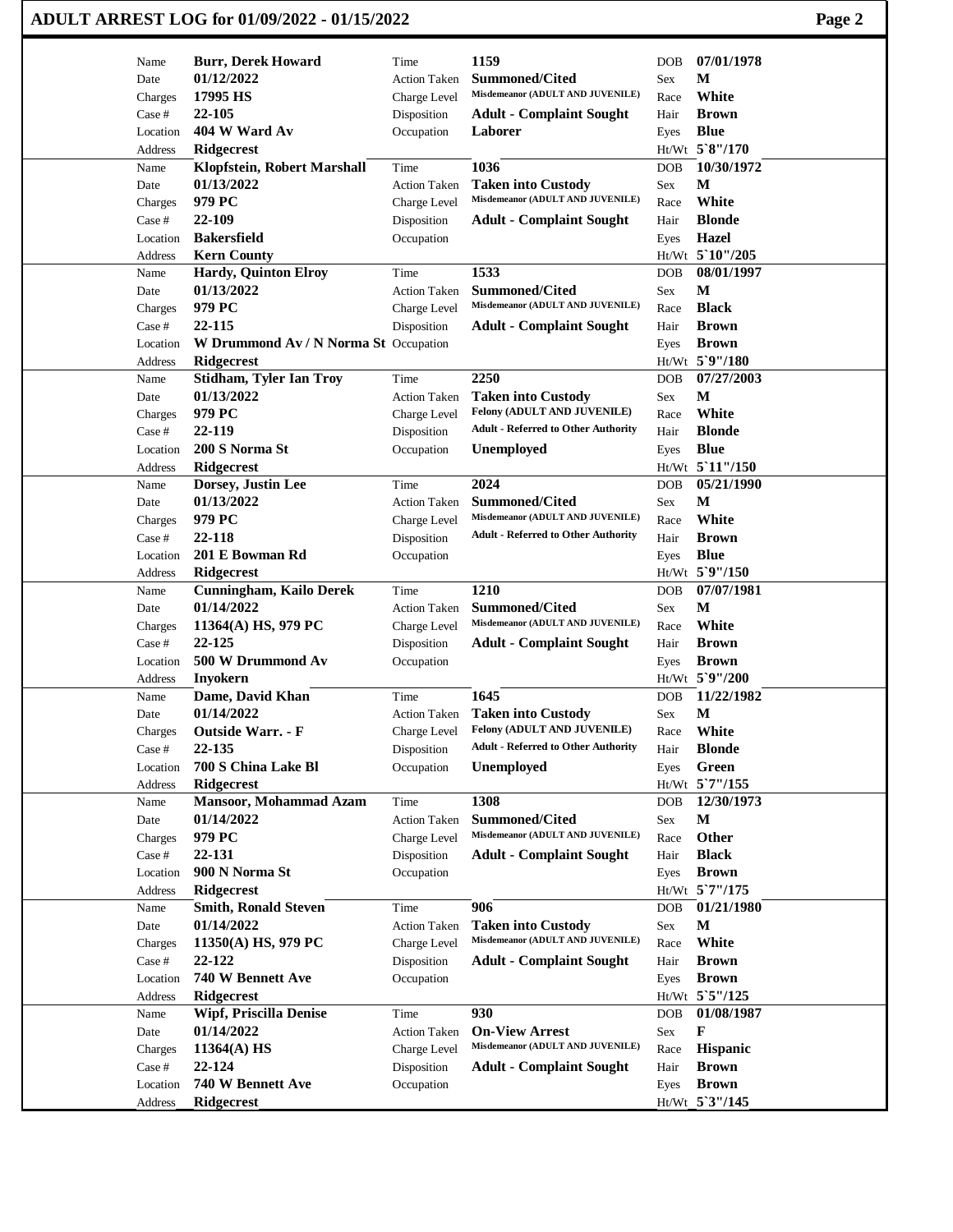| ADULT ARREST LOG for 01/09/2022 - 01/15/2022 | Page 3 |
|----------------------------------------------|--------|
|----------------------------------------------|--------|

| Name              | <b>Carpenter, Crystal Amber</b>                  | Time                      | 956                                                       | DOB        | 01/24/1984                   |
|-------------------|--------------------------------------------------|---------------------------|-----------------------------------------------------------|------------|------------------------------|
| Date              | 01/14/2022                                       | <b>Action Taken</b>       | <b>Summoned/Cited</b>                                     | Sex        | F                            |
| Charges           | 11364(A) HS, 11377(A) HS, 11350(                 | Charge Level              | Misdemeanor (ADULT AND JUVENILE)                          | Race       | White                        |
| Case #            | 22-138                                           | Disposition               | <b>Adult - Complaint Sought</b>                           | Hair       | <b>Blonde</b>                |
| Location          | 500 N China Lake Bl                              | Occupation                | <b>Unemployed</b>                                         | Eyes       | <b>Blue</b>                  |
| Address           | <b>Inyo County</b>                               |                           |                                                           |            | $Ht/Wt$ 5 6"/140             |
| Name              | Gronniger, John Robert                           | Time                      | 1322                                                      | DOB        | 06/24/1968                   |
| Date              | 01/14/2022                                       | <b>Action Taken</b>       | <b>On-View Arrest</b>                                     | Sex        | М                            |
| Charges           | 979 PC                                           | Charge Level              | Misdemeanor (ADULT AND JUVENILE)                          | Race       | White                        |
| Case #            | 22-132                                           | Disposition               | <b>Adult - Complaint Sought</b>                           | Hair       | <b>Brown</b>                 |
| Location          | 214 S Valley St                                  | Occupation                |                                                           | Eyes       | <b>Blue</b>                  |
| Address           | Ridgecrest                                       |                           |                                                           |            | Ht/Wt 5`9"/160               |
| Name              | <b>Shell, Mark Brian</b>                         | Time                      | 1559                                                      | DOB        | 02/19/1958                   |
| Date              | 01/14/2022                                       | <b>Action Taken</b>       | <b>On-View Arrest</b>                                     | Sex        | M                            |
| Charges           | 273.6(A) PC, 1203.2(A) PC                        | Charge Level              | Misdemeanor (ADULT AND JUVENILE)                          | Race       | White                        |
| Case #            | 22-136                                           | Disposition               | <b>Adult - Complaint Sought</b>                           | Hair       | Gray                         |
| Location          | 226 E California Ave                             | Occupation                | <b>Retired</b>                                            | Eyes       | <b>Blue</b>                  |
| Address           | <b>Ridgecrest</b>                                |                           |                                                           |            | Ht/Wt 5'11"/220              |
| Name              | Dame, David Khan                                 | Time                      | 1619                                                      | <b>DOB</b> | 11/22/1982                   |
| Date              | 01/14/2022                                       | <b>Action Taken</b>       | <b>On-View Arrest</b>                                     | Sex        | $\mathbf{M}$                 |
| Charges           | 979 PC                                           | Charge Level              | Misdemeanor (ADULT AND JUVENILE)                          | Race       | White                        |
| Case #            | 21-3243                                          | Disposition               | <b>Adult - Complaint Sought</b>                           | Hair       | <b>Blonde</b>                |
| Location          | 700 S China Lake Bl                              | Occupation                | <b>Unemployed</b>                                         | Eyes       | Green                        |
| Address           | <b>Ridgecrest</b>                                |                           |                                                           |            | Ht/Wt 5`7"/155               |
| Name              | <b>Williams, Timothy Robert</b>                  | Time                      | 2332                                                      | <b>DOB</b> | 07/12/1977                   |
| Date              | 01/14/2022                                       | Action Taken              | <b>Taken into Custody</b>                                 | Sex        | М                            |
| Charges           | 979 PC                                           | Charge Level              | Felony (ADULT AND JUVENILE)                               | Race       | White                        |
| Case #            | 22-139                                           | Disposition               | <b>Adult - Referred to Other Authority</b>                | Hair       | <b>Brown</b>                 |
| Location          | 200 N Helena St                                  | Occupation                | Unemployed                                                | Eyes       | Hazel                        |
| Address           | <b>Ridgecrest</b>                                |                           |                                                           |            | Ht/Wt 5`8"/195               |
| Name              | Stanleyratto, Jonathan Edward Time               |                           | 2342                                                      | DOB        | 09/02/1992                   |
| Date              | 01/14/2022                                       | <b>Action Taken</b>       | <b>On-View Arrest</b>                                     | Sex        | M                            |
| Charges           | $11350(A)$ HS, $16028(a)$ VC, $4000(a)$          | Charge Level              | Misdemeanor (ADULT AND JUVENILE)                          | Race       | White                        |
| Case #            | 22-140                                           | Disposition               | <b>Adult - Complaint Sought</b>                           | Hair       | <b>Blonde</b>                |
| Location          | 200 N Helena St                                  | Occupation                |                                                           | Eyes       | <b>Blue</b>                  |
| Address           | <b>Ridgecrest</b>                                |                           |                                                           |            | Ht/Wt 5'6"/137               |
| Name              | <b>Cunningham, Kailo Derek</b>                   | Time                      | 943                                                       | <b>DOB</b> | 07/07/1981                   |
| Date              | 01/14/2022                                       | <b>Action Taken</b>       | <b>Taken into Custody</b>                                 | Sex        | M                            |
| Charges           | $11364(A)$ HS, 979                               | Charge Level              | Misdemeanor (ADULT AND JUVENILE)                          | Race       | White                        |
| Case #            | 22-283                                           | Disposition               | <b>Adult - Complaint Sought</b>                           | Hair       | <b>Brown</b>                 |
| Location          | 500 W Drummond Ave                               | Occupation                |                                                           | Eyes       | <b>Brown</b>                 |
| Address           | <b>Inyokern</b>                                  |                           |                                                           |            | Ht/Wt 5`9"/200               |
| Name              | Cervantez, Julio                                 | Time                      | 1550                                                      | DOB        | 08/30/1976                   |
| Date              | 01/15/2022                                       | Action Taken              | <b>Taken into Custody</b>                                 | Sex        | M                            |
| Charges           | 273.5(A) PC                                      | Charge Level              | Felony (ADULT AND JUVENILE)                               | Race       | White                        |
| Case #            | 22-142                                           | Disposition               | <b>Adult - Complaint Sought</b>                           | Hair       | <b>Black</b>                 |
| Location          | 1501 N China Lake Bl                             | Occupation                |                                                           | Eyes       | <b>Brown</b>                 |
| Address           | <b>Ridgecrest</b>                                |                           |                                                           |            | Ht/Wt 5'6"/200               |
| Name              | <b>Stockton, Robert Jay</b>                      | Time                      | 1636                                                      | DOB        | 08/12/1983                   |
| Date              | 01/15/2022                                       | <b>Action Taken</b>       | <b>On-View Arrest</b><br>Misdemeanor (ADULT AND JUVENILE) | Sex        | $\mathbf M$                  |
| Charges           | 647(F) PC                                        | Charge Level              |                                                           | Race       | White                        |
| Case #            | 22-143<br>300 N Chins Lake Bl                    | Disposition<br>Occupation | <b>Adult - Complaint Sought</b><br>Unemployed             | Hair       | <b>Blonde</b><br><b>Blue</b> |
| Location          |                                                  |                           |                                                           | Eyes       |                              |
| Address<br>Name   | <b>Ridgecrest</b><br><b>Branum, Jacob Andrew</b> | Time                      | 1948                                                      | DOB        | Ht/Wt 6'1"/160<br>03/12/1993 |
| Date              | 01/15/2022                                       | Action Taken              | <b>On-View Arrest</b>                                     | Sex        | $\mathbf M$                  |
|                   | 23152(A) VC, 23152(B) VC                         | Charge Level              | Misdemeanor (ADULT AND JUVENILE)                          | Race       | White                        |
| Charges<br>Case # | 22-145                                           | Disposition               | <b>Adult - Complaint Sought</b>                           | Hair       | <b>Blonde</b>                |
| Location          | 1140 W Langley Av                                | Occupation                |                                                           | Eyes       | <b>Brown</b>                 |
| Address           | Ridgecrest                                       |                           |                                                           |            | Ht/Wt_5`11"/205              |
|                   |                                                  |                           |                                                           |            |                              |